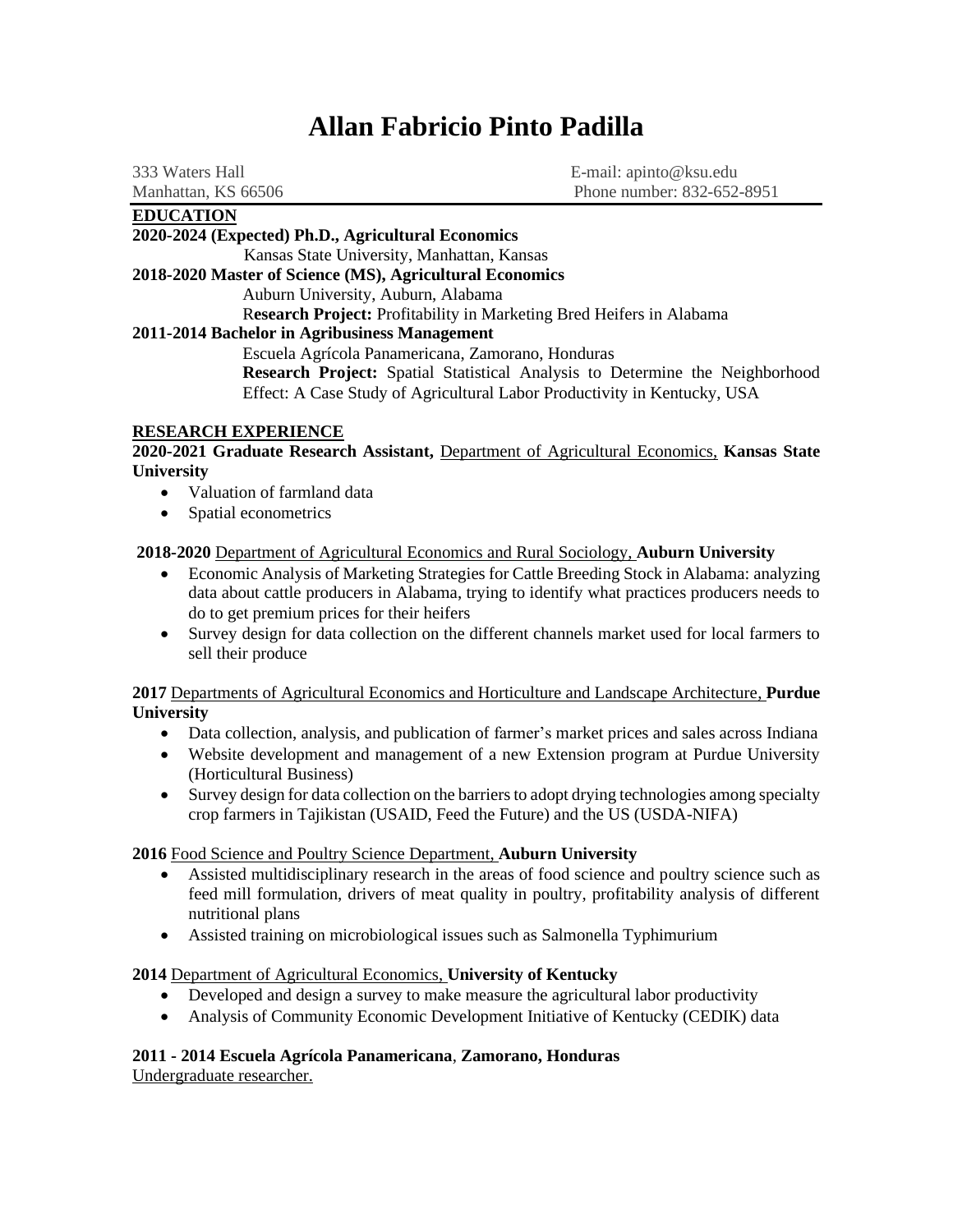- Socioeconomic Development and Environment: Rural development, Natural resources management and environmental management
- Profitability analysis Costs-Benefit: Meat plant and Dairy plant
- Developed of new product and marketing Strategy

# **PEER REVIEWED PUBLICATIONS**

#### **EXTENSION**

**Pinto, A. F.,** Torres, A.P. 2018. Selling at the Farmers Markets: Benefits and Prices Trends. Purdue Extension, Purdue University, West Lafayette, IN. <https://www.extension.purdue.edu/extmedia/HO/HO-281-w.pdf>

#### **WORKING PAPERS SUBMITTED FOR PEER REVIEW**

**Pinto, A. F.,** and Griffin, T.W. Detecting bubbles for Iowa farmland: spatial specification tests applied to capitalization ratio. *Working Paper*

**Pinto, A. F.,** and Griffin, T.W. Exposing unobserved source contagion in univariate data generating processes: detecting farmland bubbles. *Working Paper* 

**Pinto, A.F.** and Griffin, T.W., Shiny Apps: the evolution of spreadsheets and the new bombshell of interactive tools. Submitted 14 November 2021 *Journal of Extension*

**Pinto, A. F.,** and Griffin, T.W. Exploratory spatial data analysis of county-level farmland values and rental rates. Submitted 6 September 2021, reviews received 2 November 2021, resubmitted 4 February 2022. *Journal of Applied Farm Economics*. Working paper

**Pinto, A. F.,** Goodrich, B. Price Determinants of Bred Heifers: Do Reputations Matter? Submitted 14 July 2021, reviews received 8 October 2021. *Canadian Journal of Agricultural Economics*

# **INDUSTRY, OUTREACH AND EXTENSION PUBLICATIONS**

- **Pinto, A. F.** 2021. Should ag data be a public good? John Ralph Essay Competition 2021. Farm Policy Journal. Vol. 18 | No. 4 | Summer Quarter 2021. https://www.farminstitute.org.au/wpcontent/uploads/woocommerce\_uploads/2021/12/FPJ\_summer\_2021 -web-20211221\_150dpi-sgyx7i.pdf
- **Pinto, A. F.,** Goodrich, B. 2019. Feeder cattle characteristics that can get you premiums (or discounts). Alabama Cattleman Magazine. September 2019.
- **Pinto, A. F.,** Goodrich, B. 2019. Back to Basics: Futures Contracts for Cattle Operations. Alabama Cattleman Magazine. March 2019.
- **Pinto, A. F.,** Torres, A.P. 2017. Indiana Farmers Markets Price Reports: How, Where, and Why. [Vegetable Crops Hotline:](https://vegcropshotline.org/) A newsletter for commercial vegetable growers prepared by the Purdue University Cooperative Extension Service. Issue 637 October 24, 2017 https://vegcropshotline.org/article/indiana -farmers-markets-price-reports-howwhere-and-why/
- **Pinto, A. F.,** Torres, A.P. 2017. What You Need to Know about Selling in Farmers Markets—Let's Talk about Prices. [Vegetable Crops Hotline:](https://vegcropshotline.org/) A newsletter for commercial vegetable growers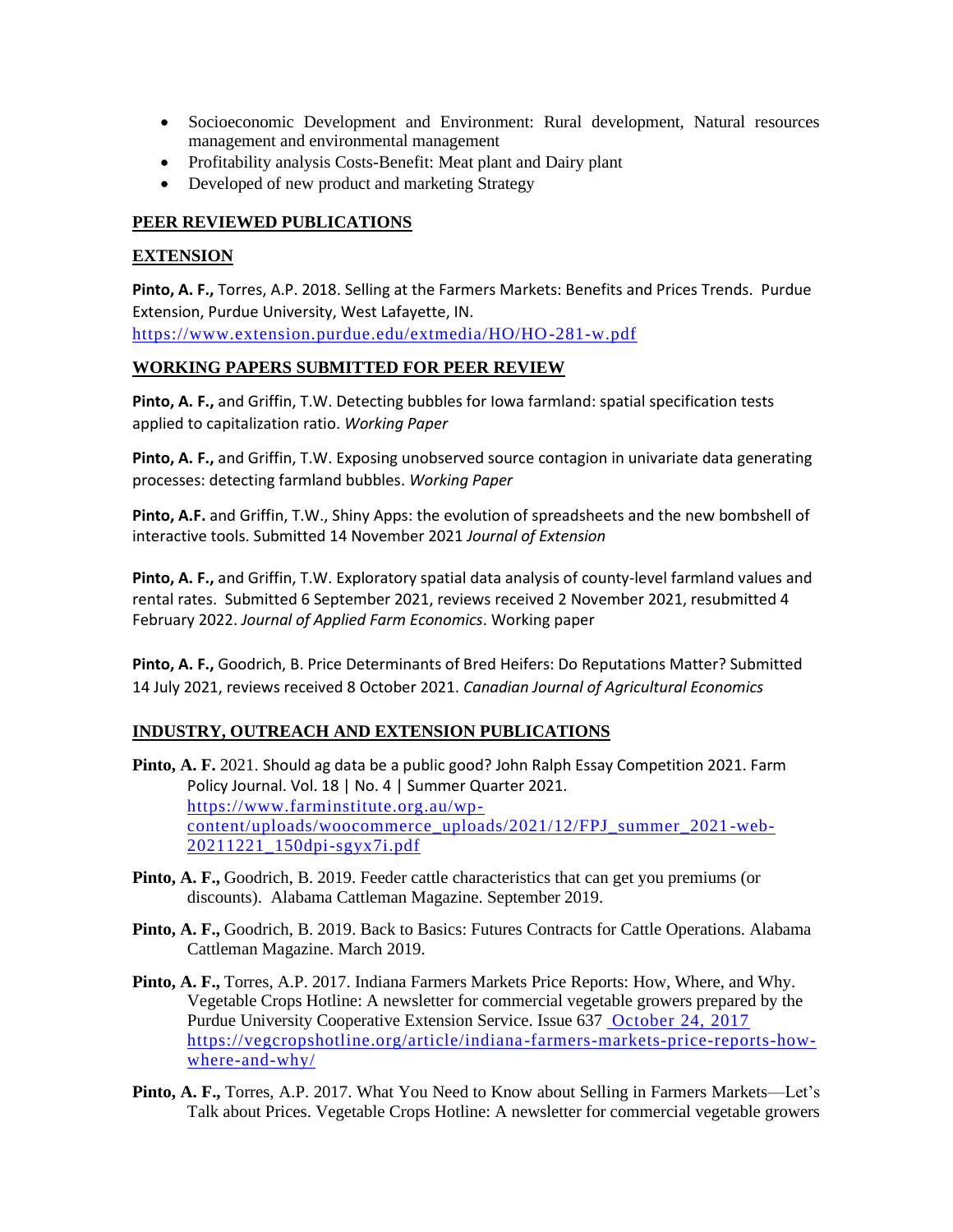prepared by the Purdue University Cooperative Extension Service. Issue 635 August 31, 2017 https://vegcropshotline.org/article/what-you-need-to-know-about-sellingin-farmers-markets-lets-talk-about-prices/

- **Pinto, A. F.,** Torres, A.P. 2017. What You Need to Know about Selling in Farmers Market— Farmers Markets and Its Benefits. [Vegetable Crops Hotline:](https://vegcropshotline.org/) A newsletter for commercial vegetable growers prepared by the Purdue University Cooperative Extension Service. Issue 634 August 18, 2017 https://vegcropshotline.org/article/what-you-need-toknow-about-selling-in-farmers-market-farmers-markets-and-its-benefits/
- **Pinto, A. F.,** Torres, A.P. 2017. Is My Farm Profitable? The Drivers of Farm Profitability. [Vegetable Crops Hotline.](https://vegcropshotline.org/) Issue 630. [6.VCH\\_The-Drivers-of-Farm-Profitability.pdf](https://www.purdue.edu/hla/sites/hortbusiness/wp-content/uploads/sites/10/2017/09/6.VCH_The-Drivers-of-Farm-Profitability.pdf)  [\(purdue.edu\)](https://www.purdue.edu/hla/sites/hortbusiness/wp-content/uploads/sites/10/2017/09/6.VCH_The-Drivers-of-Farm-Profitability.pdf)

#### **CONFERENCE PAPERS AND ORAL PRESENTATIONS**

**Pinto, A. F.,** and Griffin, T.W. Global Spatial Autocorrelation of Corn-Belt Farmland Values and Rental Rates. Working paper available on SSRN: [https://papers.ssrn.com/sol3/papers.cfm?abstract\\_id=3959419.](https://papers.ssrn.com/sol3/papers.cfm?abstract_id=3959419)

- **Pinto, A.F.,** and Griffin, T.W. 2022. Hidden Insights Discovered During Spatial Diagnostic Testing of Farmland Values. Selected paper presented at the Southern Agricultural Economics Associations (SAEA) annual meeting *New Orleans Sheraton, February 10-15, 2022*.
- **Pinto, A.F.,** Yu, J., Schwab, B. 2021. Can bundling technologies encourage adoption? Evidence from corn producers in Guatemala. Selected paper presented at the Southern Agricultural Economics Associations (SAEA) annual meeting February 2021, Virtual.

#### **SCIENTIFIC, EXTENSION AND OUTREACH ORAL PRESENTATIONS**

- **Pinto, A.F.,** Griffin, T.W. 2021. Introduction to New Interactive Web Tools: Farmland Values (Stepped-Up Basis) Tool and Days Suitable/Long Run Machinery Planning Tool. Risk and Profit Conference, Department of Agricultural Economics, Kansas State University Oral Presentation August (19, 20, and 25) 2021.
- **Pinto, A.F.,** Goodrich, B. W. Kelley, and M. Runge. 2019. Economic Analysis of Marketing Strategies for Cattle Breeding Stock in Alabama Professional Agricultural Workers Conference Poster presentation; Auburn AL.
- **Pinto, A.F.,** Goodrich, B. W. Kelley, and M. Runge. 2019. Profitability in Marketing Bred Heifers in Alabama, Graduate Student Research Poster Showcase; Auburn University, Auburn, Alabama.
- **Pinto, A.F.,** Goodrich, B. 2018. Economic Analysis of the Alabama Cattleman Cost of Production Survey, Graduate Student Research Poster Showcase; Auburn University.
- **Pinto, A.F.,** Torres, A.P. 2017. Farmers Markets Prices. Pike High School, Purdue University, West Lafayette, IN - 12 Jun 2017

#### **GRANTS**

Grants as Co-Principal Investigator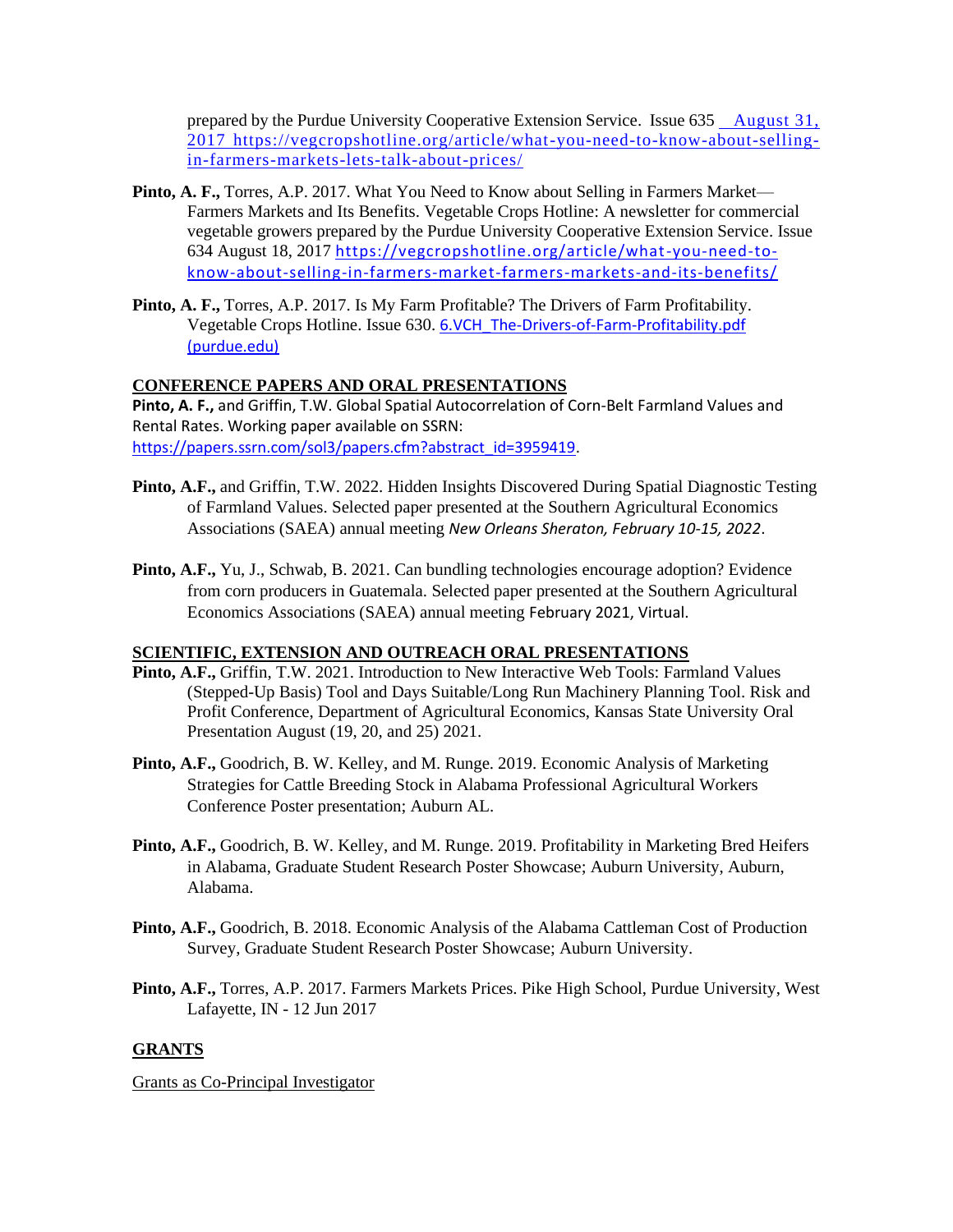- 1. \$224,366 Griffin, T.W., Tsoodle, L., Pinto, A.F. Kansas Property Tax Estimator Tool. Information Network of Kansas (INK), State of Kansas January 2022 to December 2023 Funded.
- 2. \$49,880 Pinto, A.F., Griffin, T.W., Yeager, E.A. Risky Business: Can I or Should I? ERME March 2022 to September 2023. Pending.

# **TEACHING EXPERIENCE**

*Teaching Assistant,* Kansas State University Agribusiness Management Principles,2020 Agribusiness Management Strategy, 2020 Agribusiness Logistics, 2020 *Teaching Assistant,* Auburn University Futures and Options Marketing, 2019 *Teaching Assistant,* Purdue University Principles of Marketing and Management of Horticultural Businesses, 2017

# **PROFESSIONAL EXPERIENCE**

**2015-2016 Latin American Agribusiness Development Corporation (LAAD):**  Consultant of agro industrial projects in Honduras:

- Carry out research and data collection to understand the organization
- Detect issues and investigate ways to resolve them
- Conduct interview with client's employees, management team and other stakeholders
- Coordinate fieldwork livestock, banana, sugar industry, horticultural products, African palm, ornamental products, coffee plantations, production and export of timber, shrimp industry

#### **2015 Monge's Group:**

Official training

• Validation, creation, and learning processes in areas such as credit, collections, finance, accounting, logistics, sales and operations management

#### **ACTIVITIES**

• Vice-president of the Member in Society of Hispanic Professional Engineers (SHPE)

#### **LANGUAGES**

- Spanish (Native Language)
- English Advance (87 iBT)

#### **COURSES AND SEMINARS**

- **2020 McGraw-Hill Connect® + Proctorio Integration** McGraw-Hill; Kansas State University.
- **2014 Conference Wall Street Investments, (Jorge M. García)** Zamorano University, Tegucigalpa, Honduras.
- **2013 CREAN (Regional Congress of Economic and Business Administration)** Zamorano University, Tegucigalpa, Honduras.
- **2012 Brand value conference as value generator (INCAE)** Zamorano University, Tegucigalpa, Honduras.
- **2011 AUTOCAD (Auto computer-aided design)** Zamorano University, Tegucigalpa, Honduras.